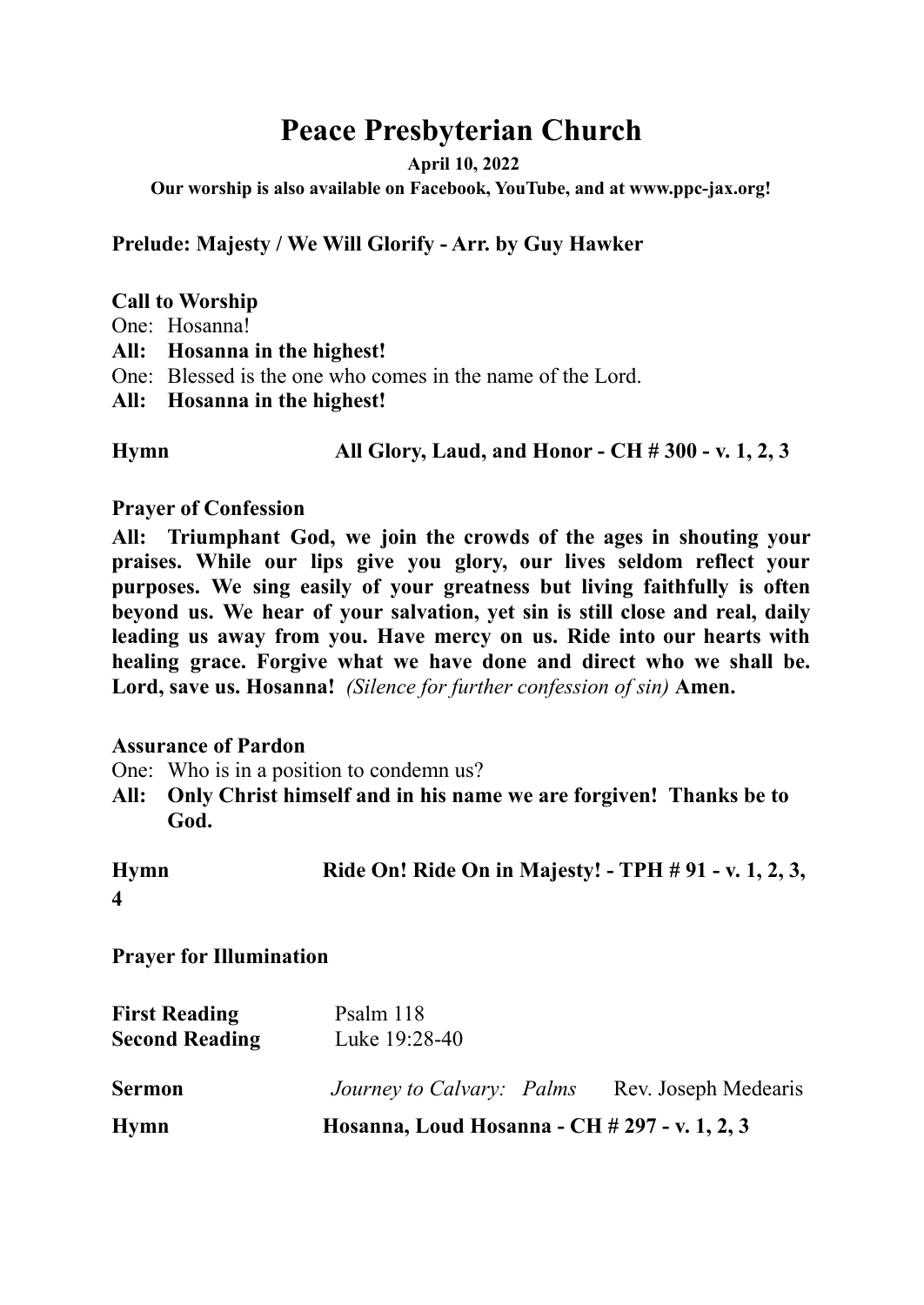**Call to Give Prayers of the People. Lord's Prayer**

# **Charge and Benediction**

One: Wherever you go, **All: God is sending us,** One: Wherever you are, **All: God has put us there,** One: God has a purpose in your being there, **All: Christ who dwells in us has something he wants to do through us where we are.** One: Believe This! **All: We go in his grace, love and power**

**Hymn Blessed Be the Name - CH # 52 - v. 1, 2, 3**



**Visit us at <http://www.ppc-jax.org> or send in your offerings to the Church Office at 2300 Southside Blvd Jacksonville FL 32216**

# **All Glory, Laud, and Honor – CH # 300**

Verse 1 - All glory, laud, and honor to thee, Redeemer, King, to whom the lips of children made sweet hosannas ring. Thou art the King of Israel, Thou David's royal Son, who in the Lord's name comest, The King and Blessed One.

Verse 2 - The company of angels are praising Thee on high, and mortal men and all things created make reply. The people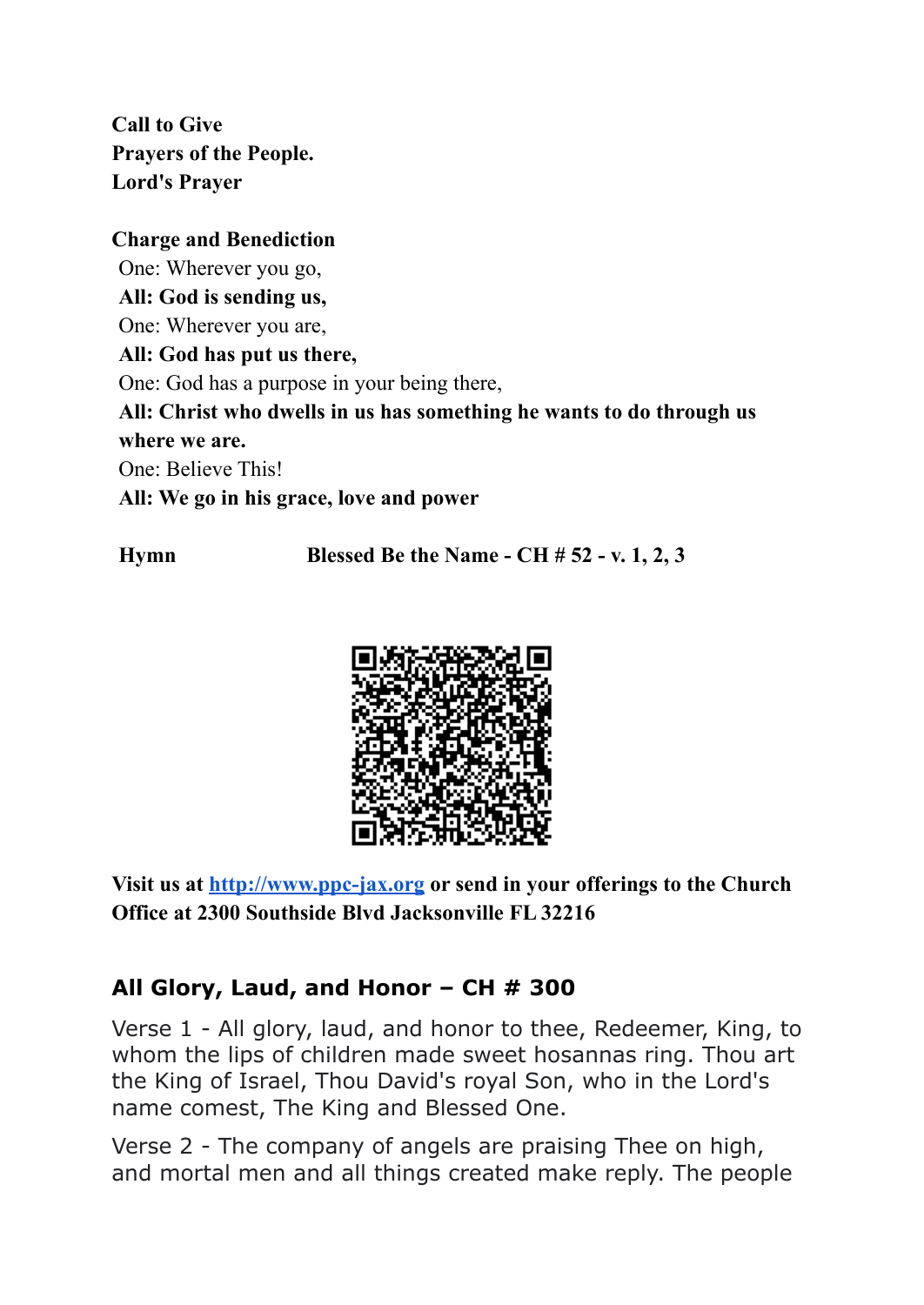of the Hebrews with palms before Thee went; our praise and love and anthems before Thee we present.

Verse 3 - To Thee, before Thy passion, they sang their hymns of praise; to Thee, now high exalted our melody we raise. Thou didst accept their praises, accept the praise we bring, who in all good delightest, Thou good and gracious King.

# **Ride On! Ride On in Majesty! – TPH # 91**

Verse 1 - Ride on! Ride on in majesty! Hark! all the tribes hosanna cry: O Savior meek, pursue Thy road with palms and scattered garments strowed.

Verse 2 - Ride on! Ride on in majesty! In lowly pomp ride on to die: O Christ, Thy triumphs now begin o'er captive death, and conquered sin!

Verse 3 - Ride on! Ride on in majesty! The winged squadrons of the sky look down with sad and wondering eyes to see the approaching sacrifice.

Verse 4 - Ride on! Ride on in majesty! In lowly pomp ride on to die: bow Thy meek head to mortal pain, then take, O God, Thy power and reign!

# **Hosanna, Loud Hosanna – CH # 297**

Verse 1 – "Hosanna, loud hosanna," the little children sang, through pillared court and temple the lovely anthem rang. To Jesus, who had blessed them close folded to His breast, the children sang their praises, the simplest and the best.

Verse 2 - From Olivet they followed mid an exultant crowd, the victor palm branch waving, and chanting clear and loud. The Lord of earth and heaven rode on in lowly state, nor scorned that little children should on his bidding wait.